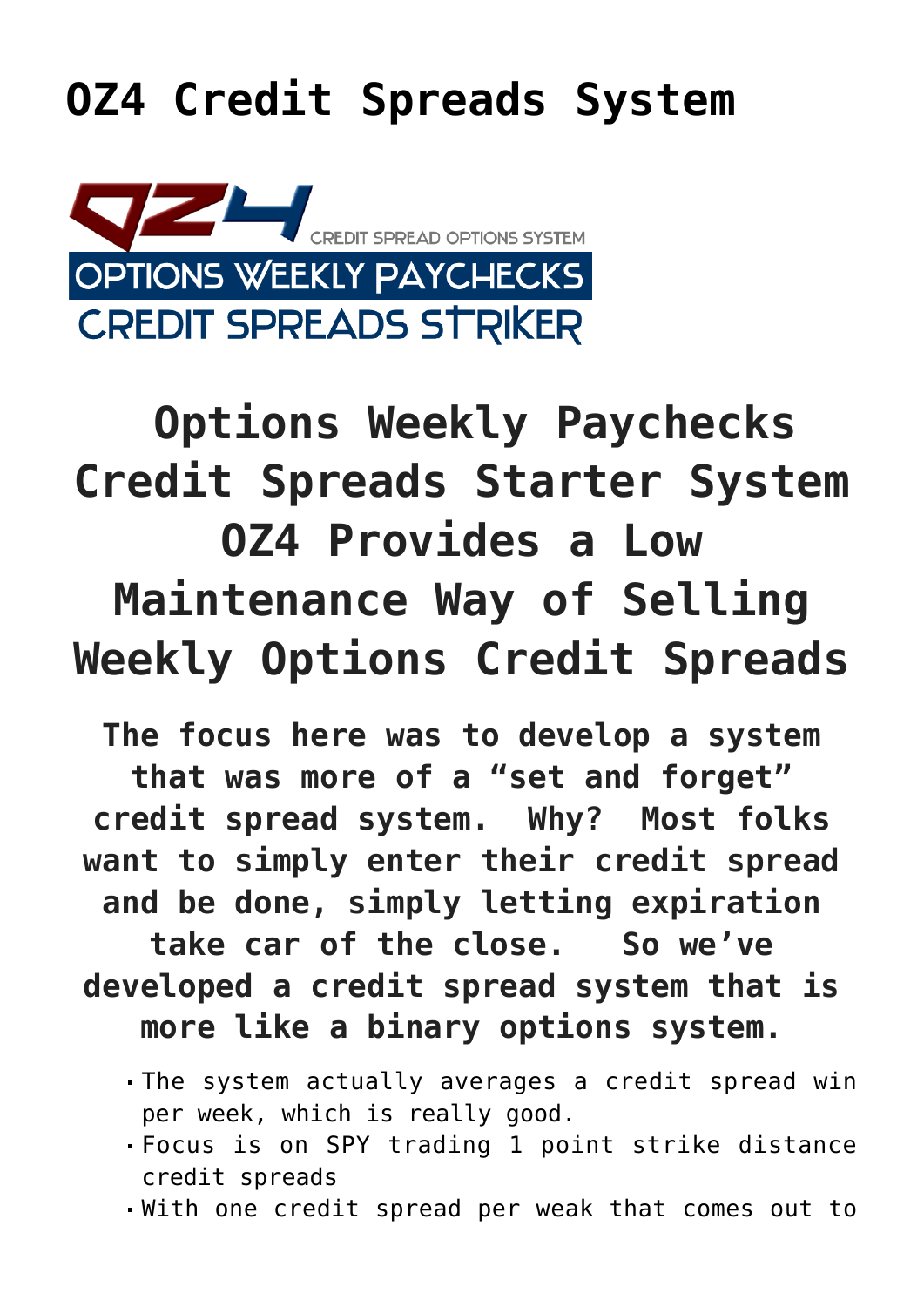32% per week as of the performance sample below. (That's really good!)

- This is systematic. No thinking involved.
- We use ATM spreads but you could also add a next strike OTM or even an ITM in that we use a momentum trigger to enter trades; we micro swing trade into the credit spread in fact.

Find Your Trade at the Start of the Week then Let it Ride. See Results Below.

## **Performance:**

System performance example for a 21 week sample on SPY with 1 point strike credit spreads. Can this work with other stocks? Yes. We chose to keep focused though. Do one thing well then advanced to other things concept.

| $1 - Jul$ | WK1 | WW           |
|-----------|-----|--------------|
|           | WK2 | <b>WWW</b>   |
|           |     | LL           |
|           |     | <b>WWLW</b>  |
|           |     | LWWW         |
|           |     | <b>WWLW</b>  |
|           |     | <b>WLLW</b>  |
|           |     | WW           |
|           |     | <b>WWWL</b>  |
|           |     | <b>WWLWL</b> |
|           |     | <b>WWWW</b>  |
|           |     | <b>LWWW</b>  |
|           |     | <b>LWLWW</b> |
|           |     | <b>WLW</b>   |
|           |     | LW           |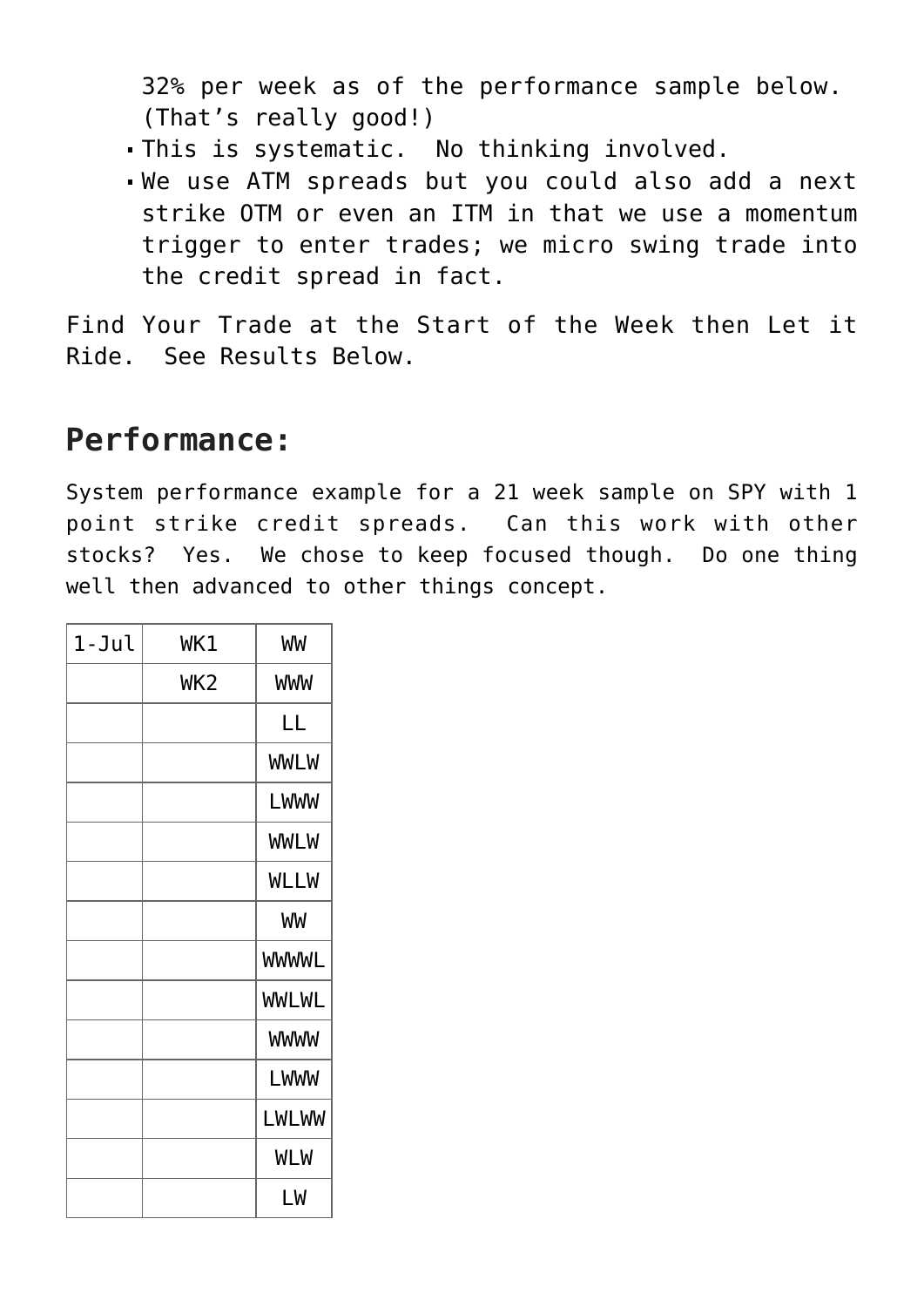|      |          |     | <b>WWWW</b>  |                                                                                              |  |
|------|----------|-----|--------------|----------------------------------------------------------------------------------------------|--|
|      |          |     | LW           |                                                                                              |  |
|      |          |     | <b>WLWW</b>  |                                                                                              |  |
|      |          |     | WL           |                                                                                              |  |
|      | DEC8 WEK |     | <b>WWLWL</b> |                                                                                              |  |
| W    |          |     |              | 21 WEEKS                                                                                     |  |
| 50   | 20       |     |              | AVG/WEEK                                                                                     |  |
| 19.5 | 12.2     | 7.3 |              | 0.35 or 35% Return Per Week Since We Are<br>Per week<br>Using 1 Point Credit Spreads on SPY! |  |
|      |          |     |              |                                                                                              |  |

So net 1 win credit spread per week by doing all the trades. That's how you net out an average win every week! Not trying to achieve 100% winning!!



This system was developed with convenience in mind due to requests of the style of credit spread system that many people want to trade.

- Trade once a week and let it ride till expiration
- You can manage your trade although that takes the fun out of the system for most. And we'll show you how to manage your trade, how to stop out early, take profits early or reverse a trade if the swing turns the other way